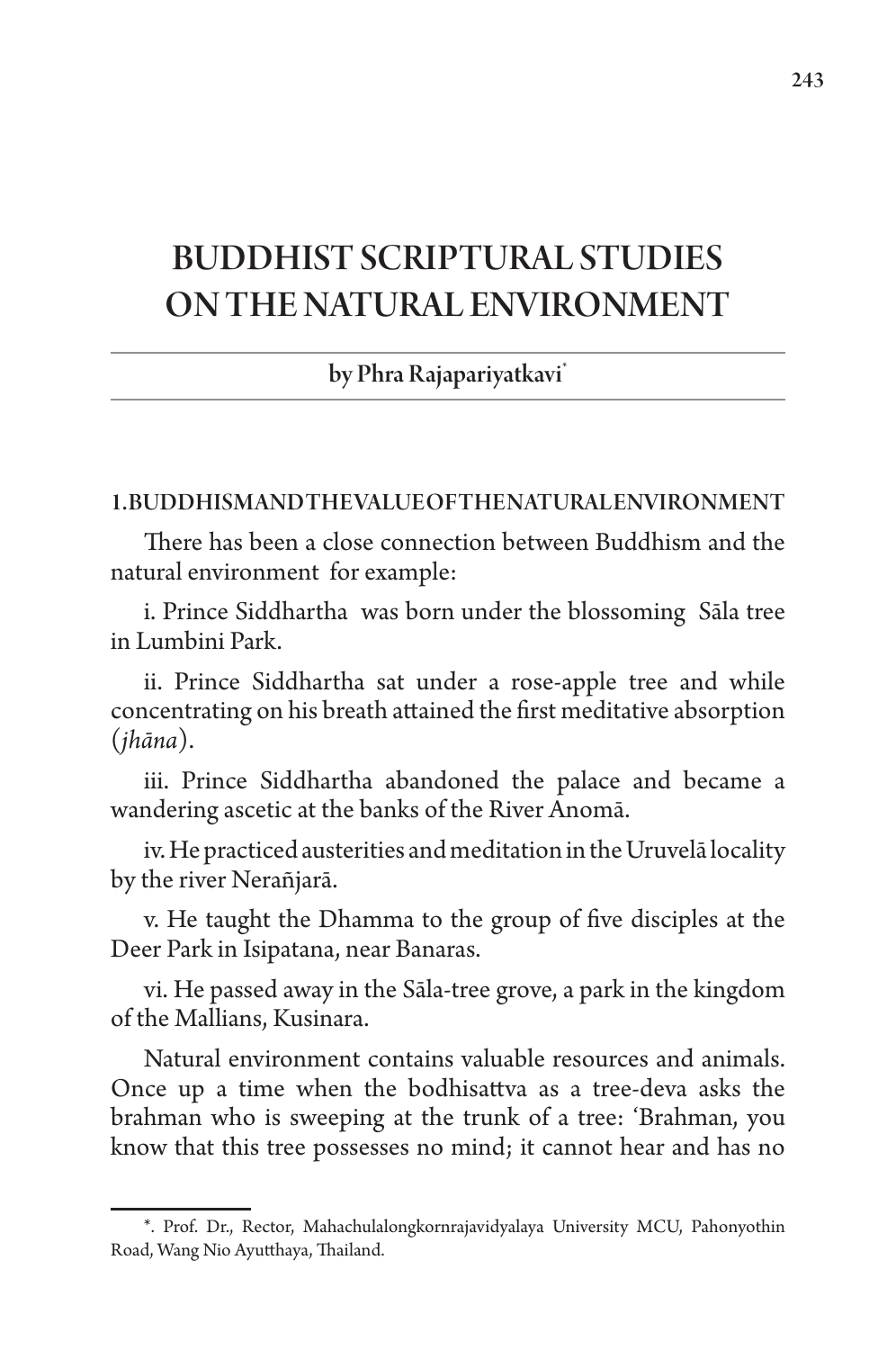feelings. Why then do you make the effort and continually ask it about sleeping happily?'

The Brahman replied: 'Large trees are the dwelling places of devas. Because of the valuable natural resources I pay respects to this tree and its incumbent devas.' The tree-deva confirmed these words by saying: 'There is a hidden treasure that belongs to no-one. Go and dig this treasure up.'

The natural environment is also a location providing medicinal plants. The Buddha allowed the monks to use of medicinal roots turmeric, ginger, sweet flag, arum, galangal, vetiver, nut grass, and other medicinal roots.

At one time the physician Jivaka-Komārabhacca studied medicine-subjects at Takkasilā for seven years. He was able to remember all that he learned but the studies never came to an end so he went to his teacher and asked: 'When will my studies come to an end?'

His teacher replied: 'Jivaka, you walked around the city of Takkasilā at a radius of ten miles and bring back anything which is not medicine.'

Jivaka did as his teacher suggested, but he could not find anything that can't be used as medicine. He returned to his teacher and said: 'I could not find anything that cannot be used as medicine.'

His teacher answered: 'Jivaka, your studies are over. With this much knowledge you can make a living.'

## 2. GENERAL ENVIRONMENT

The description of Vessantara's hermitage by Mount Gadhamādana. This hermitage was surrounded by abundant natural resources, both animate and inanimate. The environment as described here can be divided into different categories:5

2.1. Fruits: Surrounding the hermitage were many fruit trees mango, wood apple, jackfruit, bodhi trees, red meranti, rose apple, myrobalan, Indian gooseberry, jujube, persimmon, banyan, and fig…

2.2. Flowers: In the hermitage there were many flowering trees: Wrightia, kutaja, nutmeg, mangrove trumpet tree, ironwood,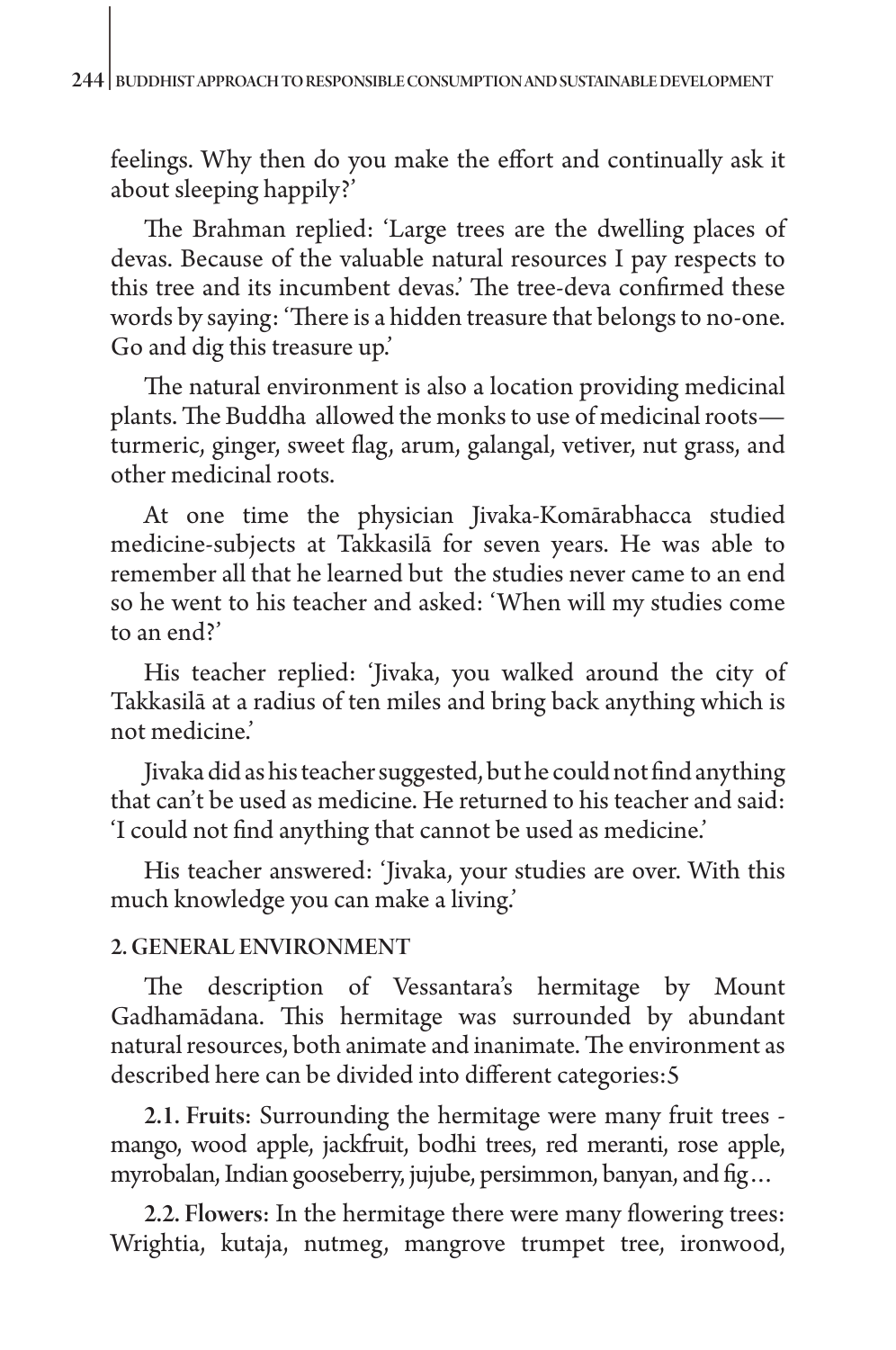Albizia, golden-shower tree, ebony, eagle wood, crown flower, banyan, looking-glass mangrove, padauk, pine, kadamba, skyflower, crape myrtle, mimosa, and red meranti,…

2.3. The Lotus Pond with Aquatic Plants and Animals: Near the hermitage in a delightful area was a lotus pond full of lotuses, resembling the lotus pond in the heavenly garden of Nandavana. The pond contained three kinds of beautiful lotuses: green, white and red.

2.4. Birds: Many multi-colored birds lived near the hermitage. They played with their mates, singing and vying with one another with their cries. Four flocks of birds lived near the lotus pond: nandikā birds, jivaputtā birds, puttāpiyācano birds, and piyaputtāpiyānandā birds. The songs of the flitting birds in the trees was like divine music,…

2.5. Four-legged Creatures: Many animals lived in the forest including lions, tigers, donkey-faced yakkhas, elephants, hog-deer, muntjak, brow-antlered deer, palm civet, fox, wild dog, flying lemur, squirrel, yak, gibbons, slow loris, langur, and monkeys. By the lake there lived many sambar, gaur, bear, buffalo, rhinoceros, boar, mongoose and cobra.

## 3. MONASTERY ENVIRONMENT

One day King Bimbisāra of Magadha thougth: 'Where should the Buddha reside? Having had this thought, King Bimbisāra offered the Veluvana Grove to the Buddha to use as a monastery residence. It was located at the base of Mount Vebhāra. An important attribute of Veluvana was its adjacency to the River Sarasvati. Originally it was a royal park belonging to King Bimbisāra and it was a delightful place full of natural beauty.

Here is a description of Veluvana Monastery:

'*Whoever has not seen the delightful and magnificent Veluvana, the residence of the Well-Farer and the community of noble disciples, is one who has never seen the Grove of Bliss. Someone who has seen the magnificent Veluvana, considered to be a grove of bliss—a place of rejoicing for human beings, has seen the Grove of Bliss belonging to Sakka king of the gods. The gods abandon the Grove of Bliss and come*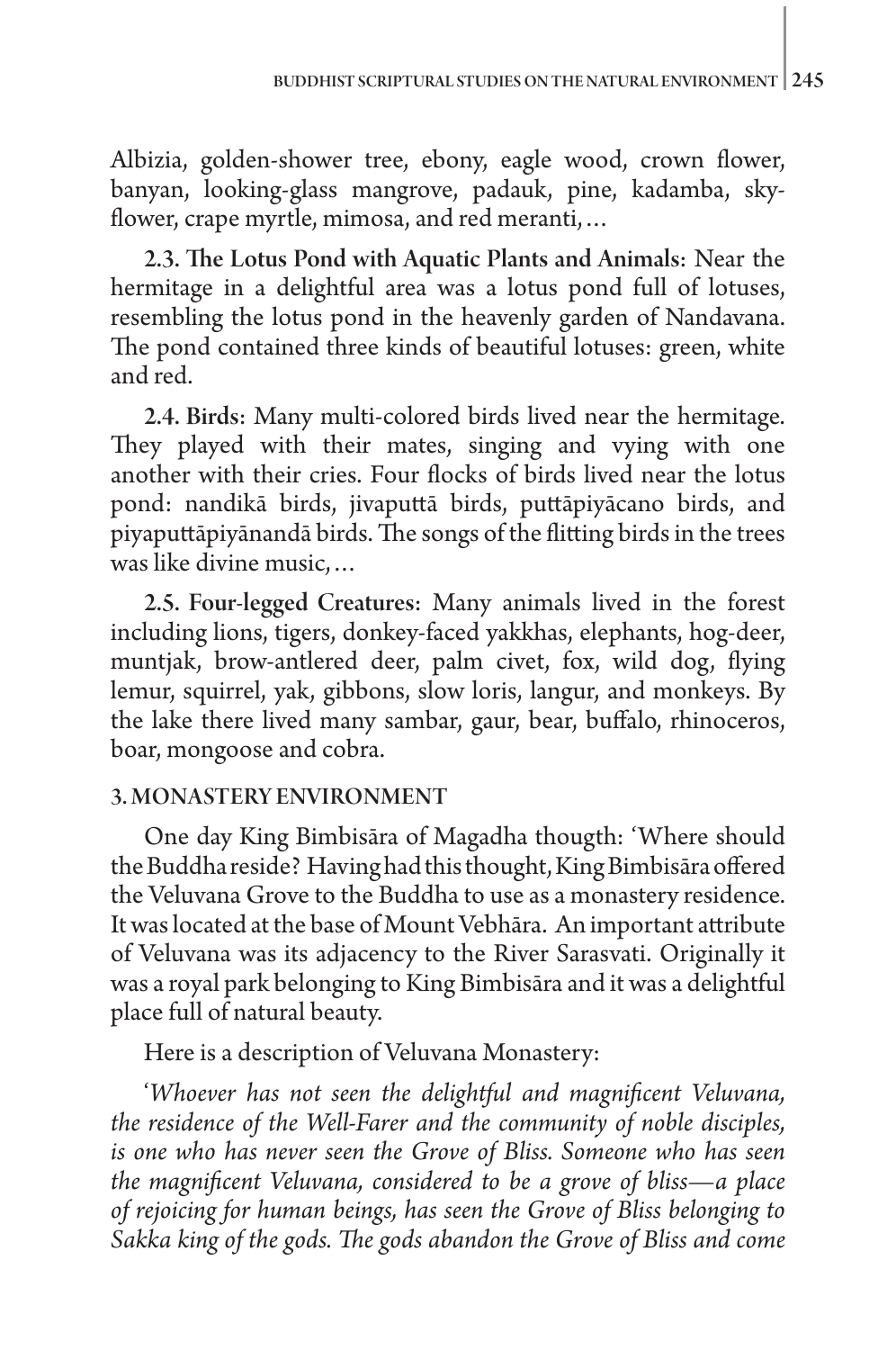# *to the world of humans to admire the magnificent Veluvana, finding uninterrupted delight.*

From the time of the Buddha till the present day, names of monasteries usually end with the word ārāma, e.g.: Veluvanārāma, Jetavanārāma, Ghositārāma, Nigrodhārāma, and Wat Beñjamaborpitradusitavanārāma. The word ārāma originally meant 'pleasure park,'. Usually these parks already possessed a rich natural environment, with trees, streams, and numerous flowers. When the land was designated as a monastery, it was further developed as a place of peace and therefore the term ārāma was preserved.

### 4. THE SURROUNDINGS OF PLACES FOR DHAMMA PRACTICE

There is ample evidence for the connection between Dhamma practice and the natural environment. When people seek a quiet place to practice meditation they usually think of forests, trees, mountains and rivers. An example of the connection between practice and the environment is found in the Buddha's teaching on the Four Foundations of Mindfulness: mindfulness of the body, sensations, the states of mind, and mindobjects.

In the context of mindfulness of the body, the Buddha advised: 'Here a monk, having gone into the forest, or to the root of a tree, or to an empty hut, sits down crosslegged, holding his body erect, having established mindfulness before him.' There are many other examples of this connection, for example the subject of ascetic practices (*dhutanga*), which are undertaken to subdue the defilements. The Buddha established ways of practice for monks to subdue the mental defilements, which include direct references to the natural environment:

The eighth dhutanga is called the 'observance of living in the forest' (*āraññikanga*), which means that a monk vows to not stay in a residence ('a building for sitting or sleeping') near a house or village, but remains at least 600 meters away. The reason for stipulating that someone who wishes to subdue the defilements live in the forest is that the forest is conducive to this task: this natural environment promotes wellestablished concentration, helps to prevent the disturbances from sensual impingement, dispels fear, reduces the attachment to life, and offers a taste of seclusion. The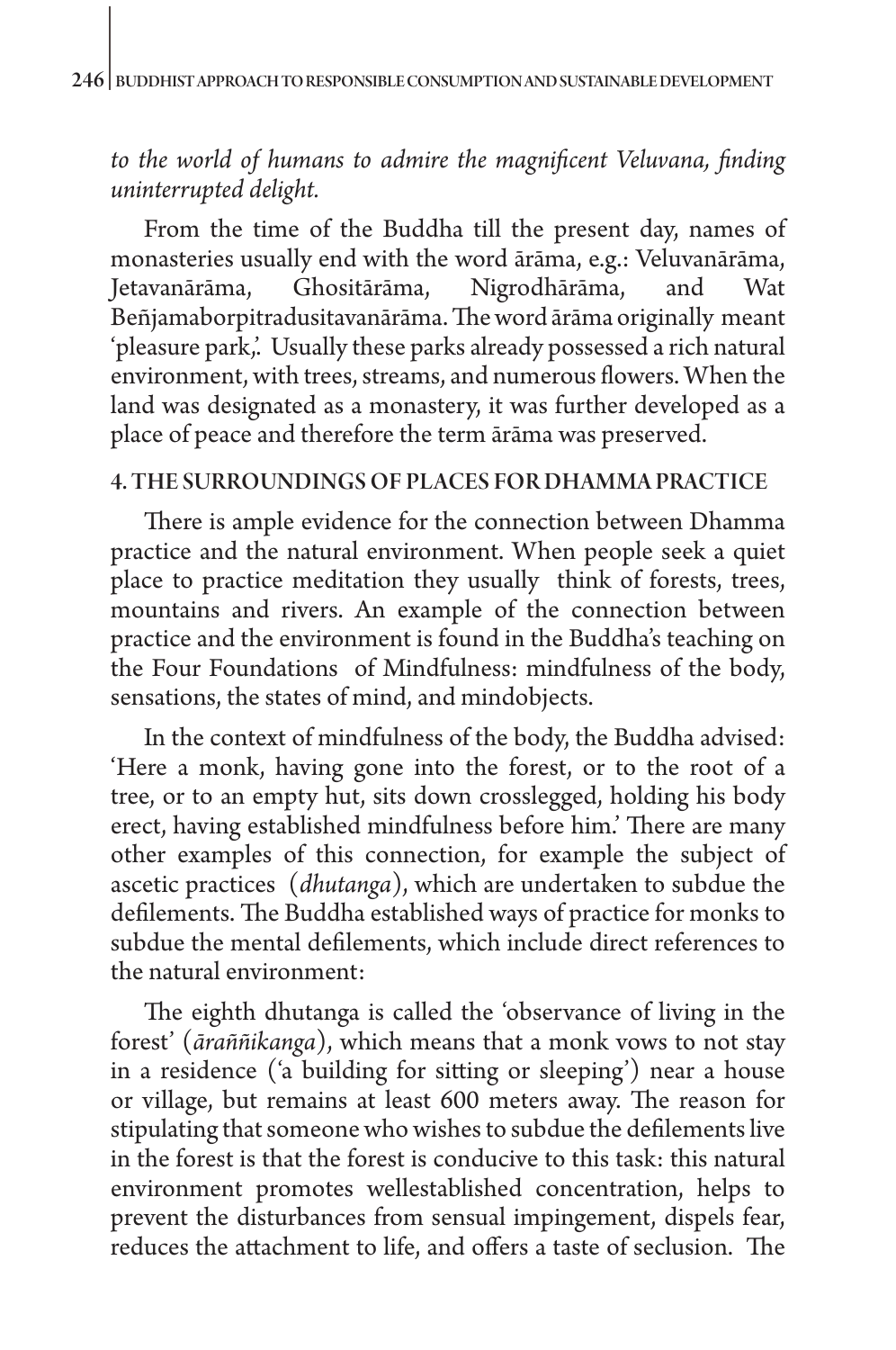ninth dhutanga is called the 'observance of living at the root of a tree' (*rukkhamulikanga*), which means a monk lives under a tree and does not live in a place covered with a roof.

The eleventh dhutanga is called the 'observance of staying in a cemetery' (*sosānikanga*), which means a monk determines to constantly stay in a cemetery overnight.

There are criteria in the Buddhist texts specifying which places are suitable and unsuitable for Dhamma practice. The most suitable place to develop concentration is the place where one's teacher resides. But if this place is inconvenient for some reason, then one should choose a place that is suitable for practice and avoid the following eighteen 'disadvantageous' places: (i) a congested place; (ii) a new place; (iii) an old place; (iv) a place next to a road;  $(v)$ a quarry; (vi) a recreational park; (vii) a flower farm; (viii) a fruit farm; (ix) a place with much traffic;  $(x)$  a place next to a town;  $(xi)$  a place next to a commercial forest; (xii) a place next to rice paddies;  $(xiii)$  a place where people of conflicting interests live;  $(xiv)$  a place next to a pier; (xv) an overly remote place; (xvi) a border area; (xvii) a place 'not conducive to well-being'; (xviii) a place without 'good friends.' One can see that in most of these disadvantageous places there is potentially a destruction of the natural environment, for example populated places near a town or in developed agricultural areas.

A meditator should choose a place with the following five characteristics: (i) neither not to far nor not too near inhabited areas; a place that can be reached without too much difficulty; (ii) a place not busy during the day and not noisy at night; (iii) a place without too many insects and bothersome animals and without too much wind or sun; (iv) a place where it is not too difficult to acquire the 'four requisites';  $(v)$  a place where learned elders live of whom one can ask questions in time of doubt.

## 5. ATTITUDE TOWARD THE NATURAL ENVIRONMENT

Although trees do not possess consciousness (as this term is understood by human beings), they possess a principle of maintaining life similar to human beings. This principle is called the 'nature (or truth) of a tree' (*rukkha-dhamma*), as mentioned by the bodhisattva when he conversed with the devas: 'The more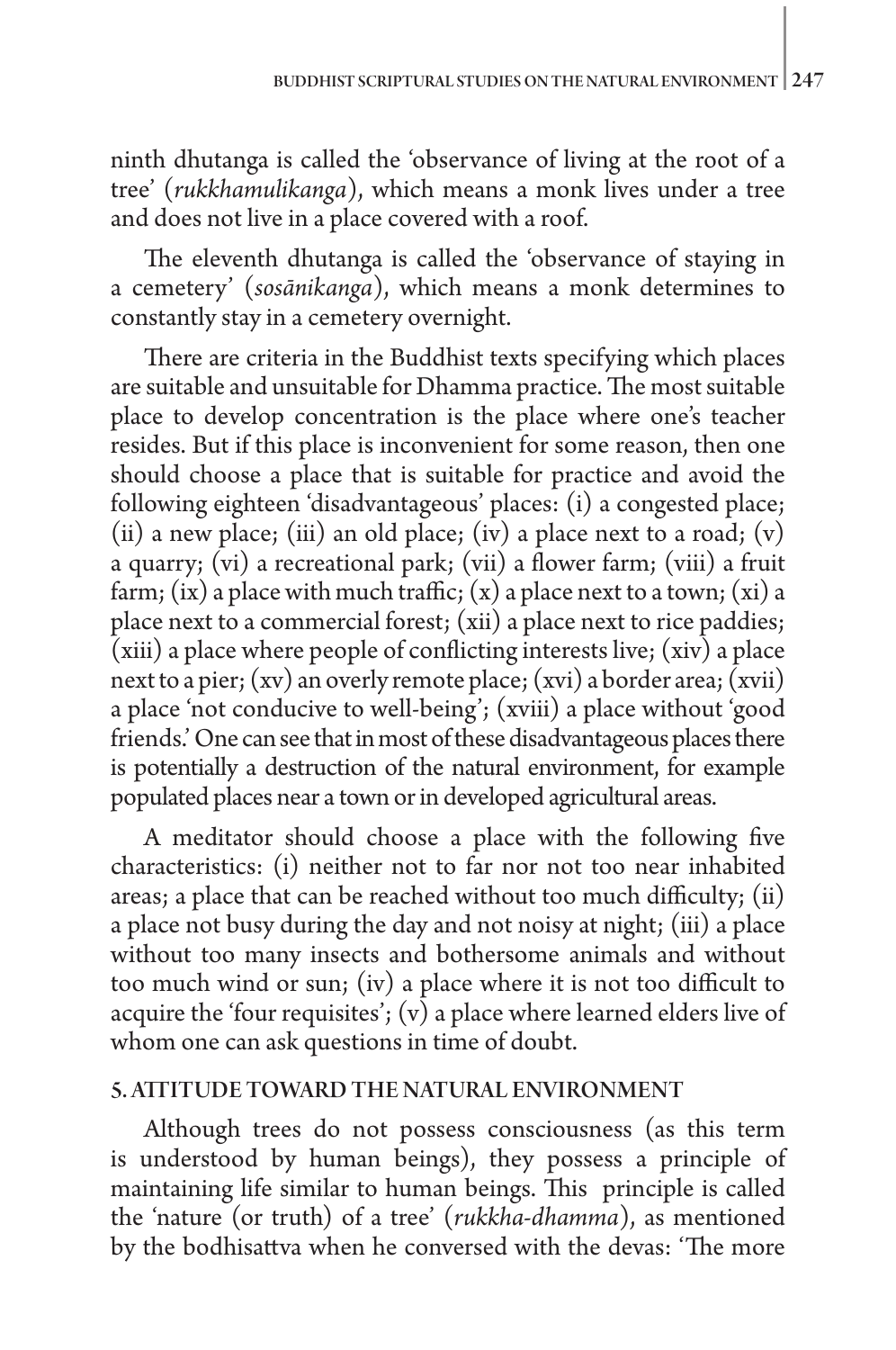relatives a person has, the better. Even for trees in the forest: the more trees the better. A lone tree, although standing tall, can be snapped by the wind.' The nature of a tree is similar to the life of all sentient creatures: a tree is born, it grows, and it dies, and it returns to the earth to resume this cycle of life and death.

For this reason the Buddhist texts encourage people to be considerate of all plant life. The Buddha laid down a training rule for the bhikkhus, requiring that they stop traveling for the three months of the rainy season and stay in one place. This training rule contains an important issue in relation to nature conservation: the rainy season is the time when plants begin to sprout and grow, and small animals propagate. If the bhikkhus were to wander through the woods and mountains during this time, they might step on and destroy the young saplings and unintentionally kill the small animals, as confirmed by the people's criticism at the time of the Buddha: 'Why is it that the ascetics, the sons of the Sakyans, wander about during the cold season, the hot season, and the rainy season, trampling on the green grass, injuring single-faculty life forms, and destroying many small creatures?' As a consequence, the Buddha instructed the bhikkhus to stay in one place for the three months of the rainy season. In the monks' book of discipline (*Vinaya Pitaka*), there are at least two sections addressing concern for the natural environment. For example, in the section on plants (*Bhūtagāmavagga*) it states:

It is forbidden for a monk to damage (cut or sever) plant life. If a monk disobeys this rule he must confess a transgression of this training rule. The first rule in this section states: 'A bhikkhu commits an offense of expiation as a consequence of destroying plant life.'

It is forbidden for a monk to pour water that contains living creatures onto plants or the ground. A monk who disobeys this rule transgresses the tenth training rule ('containing animate beings'): 'A bhikkhu who knows that water contains living creatures and pours or asks another to pour onto plants or earth commits an offense of expiation.'

In the section on minor training rules (*sekhiya-vatta*), there is a rule that takes into consideration the natural environment by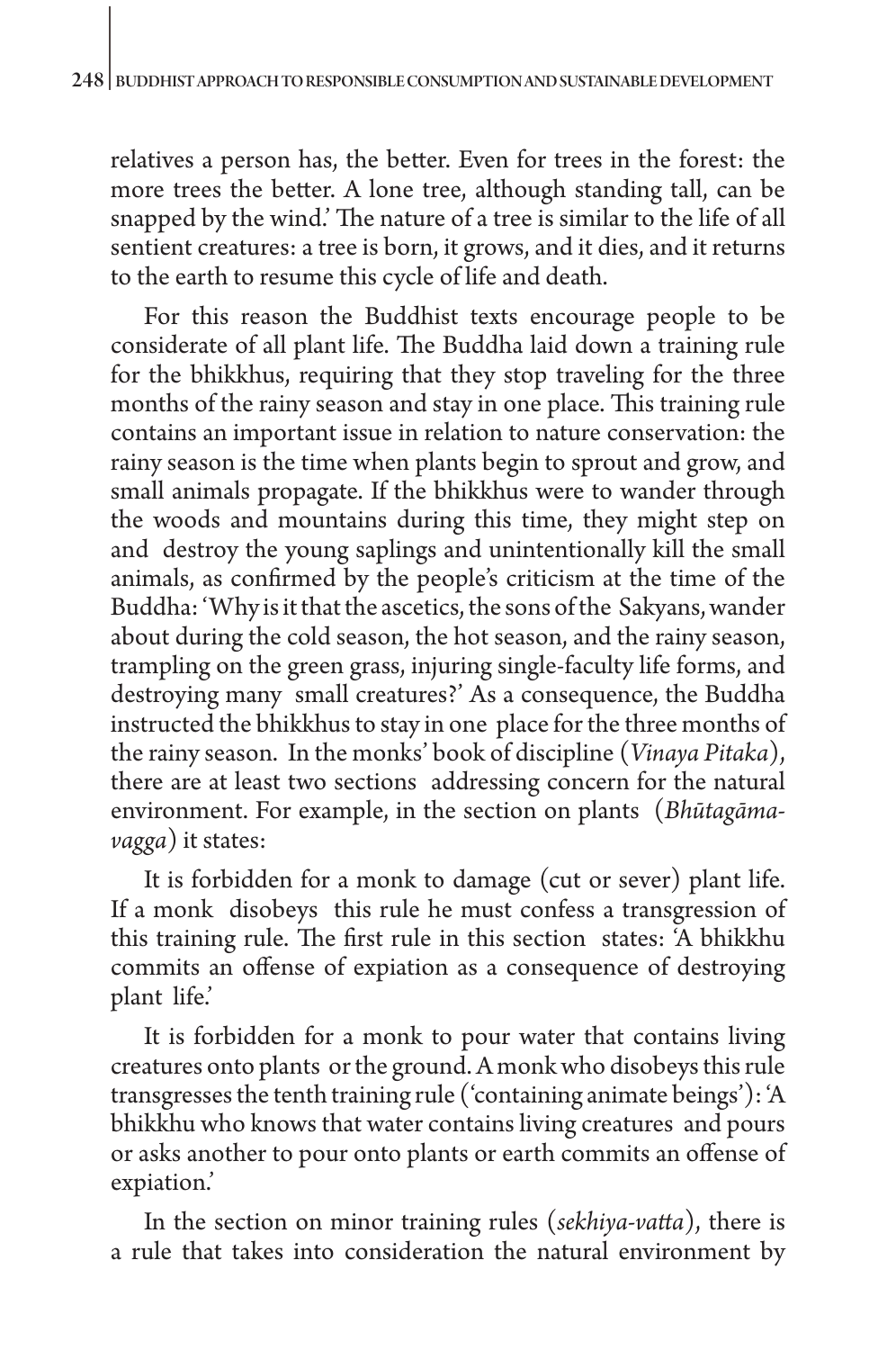forbidding a monk to urinate, defecate or spit on green plants or into water. A monk who disobeys this rule commits an offense of wrongdoing: 'One should observe the training rule that unless one is ill one should not defecate, urinate or spit on green plants,' and 'one should observe the training rule that unless one is ill one should not defecate, urinate, or spit into water.'

In another text there is a Buddhist saying expressing concern for the natural environment: 'A person sitting or lying under the shade of a tree should not break off the branches from this tree, because a person who harms a friend is a bad person.'

Although people might think that trees and other plants have no consciousness, they should still be grateful to such plants, like the red-breasted parakeet who felt gratitude towards the tree that had provided it with nourishing fruits and flowers. Sakka, the king of the gods, asked the parakeet: 'These other trees have fresh, verdant leaves and abundant fruit. Why does the parakeet's delight in this dry, hollow tree not diminish?'

The parakeet replied: 'The fruits of this tree sustained me for many years. Although I know it now bears no fruit, I still maintain the friendship as before. A bird who seeks fruit and abandons the tree because it is barren, is selfish and foolish, destroying his companions.'

## 6. CONCLUSION

There are numerous passages in the Buddhist texts referring to the natural environment, demonstrating the connection between human beings and nature, and conforming to the framework of Dependent Origination.

There are numerous references in the texts to the natural environment and to the relationship between human beings and other living creature.

When we speak of a modern, developed and technologically advanced city, we tend to think of skyscrapers, modern office buildings, superhighways, automobiles, and bustling people. Modern cities in the Buddhist texts, however, are described in a very different fashion. For an example let us look at the description